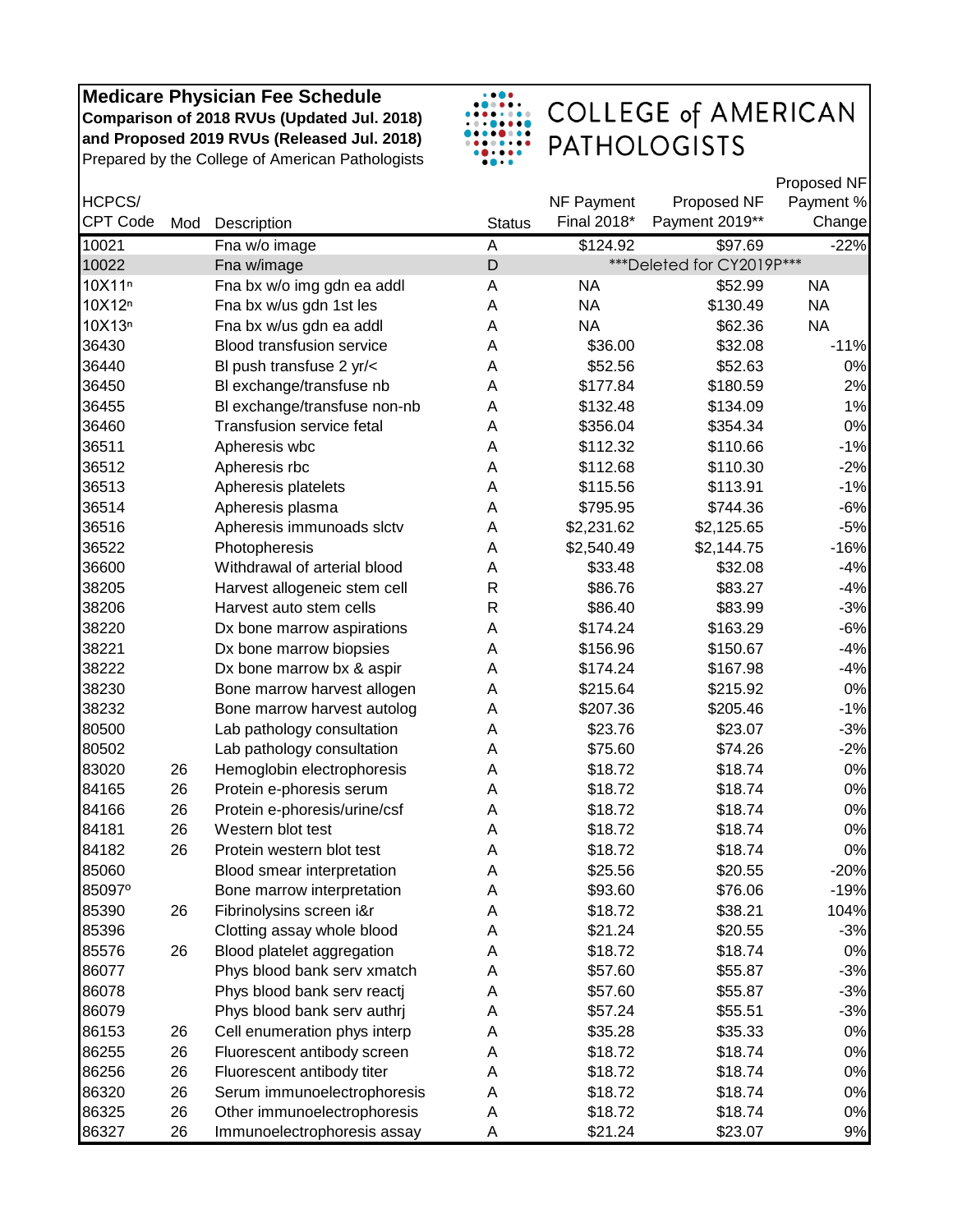

## COLLEGE of AMERICAN<br>PATHOLOGISTS

Proposed NF

|                 |           |                              |               |             |                | <b>PIODOSEG INF</b> |
|-----------------|-----------|------------------------------|---------------|-------------|----------------|---------------------|
| HCPCS/          |           |                              |               | NF Payment  | Proposed NF    | Payment %           |
| <b>CPT Code</b> | Mod       | Description                  | <b>Status</b> | Final 2018* | Payment 2019** | Change              |
| 86334           | 26        | Immunofix e-phoresis serum   | A             | \$18.72     | \$18.74        | 0%                  |
| 86335           | 26        | Immunfix e-phorsis/urine/csf | Α             | \$18.72     | \$18.74        | 0%                  |
| 87164           | 26        | Dark field examination       | Α             | \$18.72     | \$20.19        | 8%                  |
| 87207           | 26        | Smear special stain          | A             | \$18.72     | \$18.74        | 0%                  |
| 88104           |           | Cytopath fl nongyn smears    | Α             | \$74.16     | \$71.01        | $-4%$               |
| 88104           | 26        | Cytopath fl nongyn smears    | A             | \$29.88     | \$29.20        | $-2%$               |
| 88104           | <b>TC</b> | Cytopath fl nongyn smears    | A             | \$44.28     | \$41.81        | $-6%$               |
| 88106           |           | Cytopath fl nongyn filter    | A             | \$65.88     | \$65.24        | $-1%$               |
| 88106           | 26        | Cytopath fl nongyn filter    | Α             | \$20.52     | \$20.19        | $-2%$               |
| 88106           | TC        | Cytopath fl nongyn filter    | A             | \$45.36     | \$45.06        | $-1%$               |
| 88108           |           | Cytopath concentrate tech    | A             | \$62.28     | \$61.64        | $-1%$               |
| 88108           | 26        | Cytopath concentrate tech    | A             | \$23.76     | \$23.43        | $-1%$               |
| 88108           | ТC        | Cytopath concentrate tech    | A             | \$38.52     | \$38.21        | $-1%$               |
| 88112           |           | Cytopath cell enhance tech   | A             | \$70.20     | \$68.13        | $-3%$               |
| 88112           | 26        | Cytopath cell enhance tech   | Α             | \$29.52     | \$28.84        | $-2%$               |
| 88112           | ТC        | Cytopath cell enhance tech   | Α             | \$40.68     | \$39.29        | $-3%$               |
| 88120           |           | Cytp urne 3-5 probes ea spec | A             | \$649.79    | \$608.46       | $-6%$               |
| 88120           | 26        | Cytp urne 3-5 probes ea spec | A             | \$60.84     | \$59.48        | $-2%$               |
| 88120           | <b>TC</b> | Cytp urne 3-5 probes ea spec | A             | \$588.95    | \$548.99       | $-7%$               |
| 88121           |           | Cytp urine 3-5 probes cmptr  | A             | \$541.79    | \$488.43       | $-10%$              |
| 88121           | 26        | Cytp urine 3-5 probes cmptr  | Α             | \$52.20     | \$50.83        | $-3%$               |
| 88121           | <b>TC</b> | Cytp urine 3-5 probes cmptr  | A             | \$489.59    | \$437.60       | $-11%$              |
| 88125           |           | Forensic cytopathology       | Α             | \$27.36     | \$27.03        | $-1%$               |
| 88125           | 26        | Forensic cytopathology       | A             | \$14.76     | \$14.42        | $-2%$               |
| 88125           | <b>TC</b> | Forensic cytopathology       | A             | \$12.60     | \$12.62        | 0%                  |
| 88141           |           | Cytopath c/v interpret       | A             | \$33.12     | \$32.44        | $-2%$               |
| 88160           |           | Cytopath smear other source  | Α             | \$74.16     | \$72.09        | $-3%$               |
| 88160           | 26        | Cytopath smear other source  | A             | \$27.36     | \$26.67        | $-3%$               |
| 88160           | <b>TC</b> | Cytopath smear other source  | A             | \$46.80     | \$45.42        | $-3%$               |
| 88161           |           | Cytopath smear other source  | Α             | \$67.32     | \$67.05        | 0%                  |
| 88161           | 26        | Cytopath smear other source  | A             | \$26.28     | \$25.95        | $-1%$               |
| 88161           | <b>TC</b> | Cytopath smear other source  | A             | \$41.04     | \$41.09        | $0\%$               |
| 88162           |           | Cytopath smear other source  | Α             | \$99.00     | \$97.33        | $-2%$               |
| 88162           | 26        | Cytopath smear other source  | Α             | \$40.68     | \$40.01        | $-2%$               |
| 88162           | ТC        | Cytopath smear other source  | Α             | \$58.32     | \$57.31        | $-2%$               |
| 88172           |           | Cytp dx eval fna 1st ea site | A             | \$59.04     | \$57.31        | $-3%$               |
| 88172           | 26        | Cytp dx eval fna 1st ea site | Α             | \$38.16     | \$37.49        | $-2%$               |
| 88172           | <b>TC</b> | Cytp dx eval fna 1st ea site | Α             | \$20.88     | \$19.83        | $-5%$               |
| 88173           |           | Cytopath eval fna report     | Α             | \$158.04    | \$155.00       | $-2%$               |
| 88173           | 26        | Cytopath eval fna report     | Α             | \$74.88     | \$72.81        | $-3%$               |
| 88173           | ТC        | Cytopath eval fna report     | Α             | \$83.16     | \$82.19        | $-1%$               |
| 88177           |           | Cytp fna eval ea addl        | A             | \$31.32     | \$29.92        | $-4%$               |
| 88177           | 26        | Cytp fna eval ea addl        | Α             | \$23.40     | \$22.71        | $-3%$               |
| 88177           | ТC        | Cytp fna eval ea addl        | Α             | \$7.92      | \$7.21         | $-9%$               |
| 88182           |           | Cell marker study            | Α             | \$133.92    | \$135.53       | 1%                  |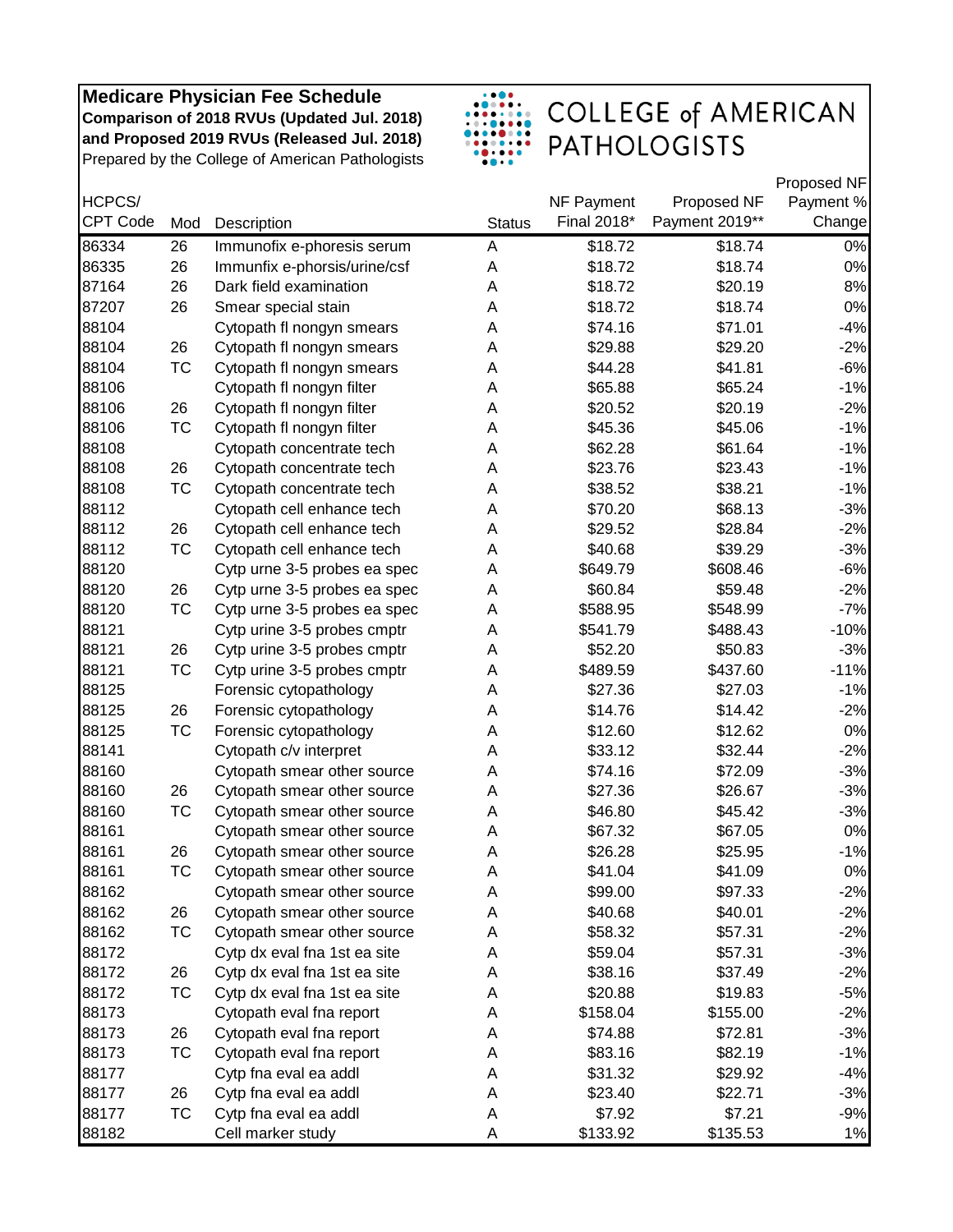

|                    |           |                             |               |                   |                | Proposed NF |
|--------------------|-----------|-----------------------------|---------------|-------------------|----------------|-------------|
| HCPCS/             |           |                             |               | <b>NF Payment</b> | Proposed NF    | Payment %   |
| <b>CPT Code</b>    | Mod       | Description                 | <b>Status</b> | Final 2018*       | Payment 2019** | Change      |
| 88182              | 26        | Cell marker study           | A             | \$40.68           | \$40.01        | $-2%$       |
| 88182              | <b>TC</b> | Cell marker study           | Α             | \$93.24           | \$95.52        | 2%          |
| 88184              |           | Flowcytometry/ tc 1 marker  | Α             | \$68.04           | \$66.33        | $-3%$       |
| 88185°             |           | Flowcytometry/tc add-on     | A             | \$30.60           | \$24.87        | $-19%$      |
| 88187 <sup>°</sup> |           | Flowcytometry/read 2-8      | A             | \$48.24           | \$39.29        | $-19%$      |
| 88188              |           | Flowcytometry/read 9-15     | A             | \$66.60           | \$64.88        | $-3%$       |
| 88189              |           | Flowcytometry/read 16 & >   | A             | \$88.92           | \$87.23        | $-2%$       |
| 88291              |           | Cyto/molecular report       | Α             | \$33.84           | \$33.88        | $0\%$       |
| 88300              |           | Surgical path gross         | Α             | \$16.92           | \$16.22        | $-4%$       |
| 88300              | 26        | Surgical path gross         | Α             | \$4.68            | \$4.69         | $0\%$       |
| 88300              | <b>TC</b> | Surgical path gross         | Α             | \$12.24           | \$11.53        | $-6%$       |
| 88302              |           | Tissue exam by pathologist  | A             | \$31.68           | \$32.80        | 4%          |
| 88302              | 26        | Tissue exam by pathologist  | Α             | \$7.56            | \$7.21         | $-5%$       |
| 88302              | TC        | Tissue exam by pathologist  | Α             | \$24.12           | \$25.59        | 6%          |
| 88304              |           | Tissue exam by pathologist  | Α             | \$41.76           | \$43.98        | 5%          |
| 88304              | 26        | Tissue exam by pathologist  | Α             | \$12.24           | \$11.90        | $-3%$       |
| 88304              | TC        | Tissue exam by pathologist  | Α             | \$29.52           | \$32.08        | 9%          |
| 88305              |           | Tissue exam by pathologist  | A             | \$70.20           | \$72.09        | 3%          |
| 88305              | 26        | Tissue exam by pathologist  | A             | \$39.96           | \$39.29        | $-2%$       |
| 88305              | TC        | Tissue exam by pathologist  | Α             | \$30.24           | \$32.80        | 8%          |
| 88307              |           | Tissue exam by pathologist  | Α             | \$270.00          | \$293.06       | 9%          |
| 88307              | 26        | Tissue exam by pathologist  | Α             | \$87.84           | \$85.79        | $-2%$       |
| 88307              | <b>TC</b> | Tissue exam by pathologist  | Α             | \$182.16          | \$207.27       | 14%         |
| 88309              |           | Tissue exam by pathologist  | Α             | \$410.04          | \$445.17       | 9%          |
| 88309              | 26        | Tissue exam by pathologist  | A             | \$155.88          | \$151.75       | $-3%$       |
| 88309              | TC        | Tissue exam by pathologist  | A             | \$254.16          | \$293.42       | 15%         |
| 88311              |           | Decalcify tissue            | Α             | \$22.68           | \$21.99        | $-3%$       |
| 88311              | 26        | Decalcify tissue            | Α             | \$13.32           | \$12.98        | $-3%$       |
| 88311              | <b>TC</b> | Decalcify tissue            | A             | \$9.36            | \$9.01         | $-4%$       |
| 88312              |           | Special stains group 1      | Α             | \$99.36           | \$102.01       | 3%          |
| 88312              | 26        | Special stains group 1      | A             | \$28.08           | \$27.76        | $-1%$       |
| 88312              | <b>TC</b> | Special stains group 1      | A             | \$71.28           | \$74.26        | 4%          |
| 88313              |           | Special stains group 2      | A             | \$72.00           | \$73.89        | 3%          |
| 88313              | 26        | Special stains group 2      | Α             | \$12.60           | \$12.62        | 0%          |
| 88313              | ТC        | Special stains group 2      | A             | \$59.40           | \$61.28        | 3%          |
| 88314              |           | Histochemical stains add-on | Α             | \$87.12           | \$93.72        | 8%          |
| 88314              | 26        | Histochemical stains add-on | Α             | \$23.76           | \$23.07        | $-3%$       |
| 88314              | TC        | Histochemical stains add-on | Α             | \$63.36           | \$70.65        | 12%         |
| 88319              |           | Enzyme histochemistry       | Α             | \$90.00           | \$99.13        | 10%         |
| 88319              | 26        | Enzyme histochemistry       | Α             | \$28.08           | \$27.76        | $-1%$       |
| 88319              | ТC        | Enzyme histochemistry       | Α             | \$61.92           | \$71.37        | 15%         |
| 88321              |           | Microslide consultation     | Α             | \$105.12          | \$101.65       | $-3%$       |
| 88323°             |           | Microslide consultation     | Α             | \$124.92          | \$116.79       | $-7%$       |
| 88323              | 26        | Microslide consultation     | A             | \$91.44           | \$89.76        | $-2%$       |
| 88323°             | ТC        | Microslide consultation     | A             | \$33.48           | \$27.03        | $-19%$      |
|                    |           |                             |               |                   |                |             |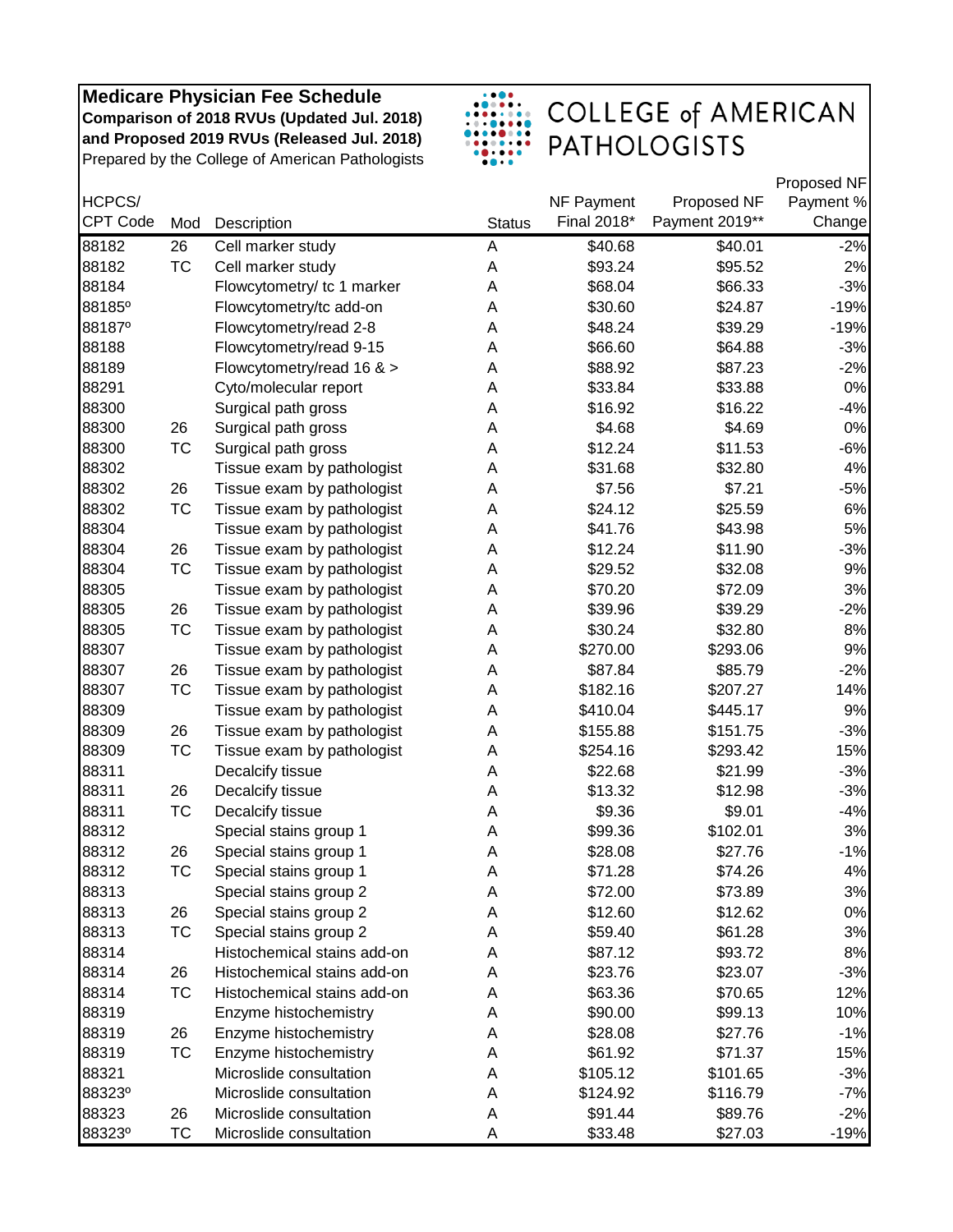

Proposed NF

| HCPCS/          |           |                                                     |               | NF Payment          | Proposed NF         | <b>FIUPUSED INF</b><br>Payment % |
|-----------------|-----------|-----------------------------------------------------|---------------|---------------------|---------------------|----------------------------------|
| <b>CPT Code</b> | Mod       | Description                                         | <b>Status</b> | Final 2018*         | Payment 2019**      | Change                           |
|                 |           |                                                     |               |                     |                     |                                  |
| 88325<br>88329  |           | Comprehensive review of data<br>Path consult introp | A             | \$189.72<br>\$53.28 | \$182.03<br>\$52.27 | $-4%$                            |
| 88331           |           |                                                     | Α<br>A        |                     |                     | $-2%$<br>0%                      |
|                 |           | Path consult intraop 1 bloc                         |               | \$99.72             | \$99.49             |                                  |
| 88331           | 26        | Path consult intraop 1 bloc                         | Α             | \$66.60             | \$64.52             | $-3%$                            |
| 88331           | TC        | Path consult intraop 1 bloc                         | A             | \$33.12             | \$34.96             | 6%                               |
| 88332           |           | Path consult intraop addl                           | A             | \$54.36             | \$55.87             | 3%                               |
| 88332           | 26        | Path consult intraop addl                           | Α             | \$32.76             | \$32.44             | $-1%$                            |
| 88332           | <b>TC</b> | Path consult intraop addl                           | A             | \$21.60             | \$23.43             | 8%                               |
| 88333           |           | Intraop cyto path consult 1                         | Α             | \$91.80             | \$90.48             | $-1%$                            |
| 88333           | 26        | Intraop cyto path consult 1                         | A             | \$66.60             | \$64.88             | $-3%$                            |
| 88333           | <b>TC</b> | Intraop cyto path consult 1                         | A             | \$25.20             | \$25.59             | 2%                               |
| 88334           |           | Intraop cyto path consult 2                         | A             | \$56.88             | \$56.59             | $-1%$                            |
| 88334           | 26        | Intraop cyto path consult 2                         | A             | \$40.68             | \$39.65             | $-3%$                            |
| 88334           | TC        | Intraop cyto path consult 2                         | A             | \$16.20             | \$16.94             | 5%                               |
| 88341           |           | Immunohisto antb addl slide                         | Α             | \$94.68             | \$98.77             | 4%                               |
| 88341           | 26        | Immunohisto antb addl slide                         | Α             | \$29.88             | \$29.56             | $-1%$                            |
| 88341           | <b>TC</b> | Immunohisto antb addl slide                         | Α             | \$64.80             | \$69.21             | 7%                               |
| 88342           |           | Immunohisto antb 1st stain                          | Α             | \$111.60            | \$112.46            | 1%                               |
| 88342           | 26        | Immunohisto antb 1st stain                          | A             | \$37.44             | \$36.77             | $-2%$                            |
| 88342           | <b>TC</b> | Immunohisto antb 1st stain                          | A             | \$74.16             | \$75.70             | 2%                               |
| 88344           |           | Immunohisto antibody slide                          | Α             | \$178.56            | \$178.79            | $0\%$                            |
| 88344           | 26        | Immunohisto antibody slide                          | Α             | \$41.04             | \$40.01             | $-3%$                            |
| 88344           | <b>TC</b> | Immunohisto antibody slide                          | A             | \$137.52            | \$138.78            | 1%                               |
| 88346           |           | Immunofluor antb 1st stain                          | Α             | \$95.76             | \$111.74            | 17%                              |
| 88346           | 26        | Immunofluor antb 1st stain                          | A             | \$37.80             | \$37.49             | $-1%$                            |
| 88346           | TC        | Immunofluor antb 1st stain                          | A             | \$57.96             | \$74.26             | 28%                              |
| 88348           |           | Electron microscopy                                 | Α             | \$354.24            | \$364.79            | 3%                               |
| 88348           | 26        | Electron microscopy                                 | Α             | \$79.92             | \$78.58             | $-2%$                            |
| 88348           | <b>TC</b> | Electron microscopy                                 | A             | \$274.32            | \$286.21            | 4%                               |
| 88350           |           | Immunofluor antb addl stain                         | Α             | \$73.80             | \$106.34            | 44%                              |
| 88350           | 26        | Immunofluor antb addl stain                         | Α             | \$30.24             | \$29.56             | $-2%$                            |
| 88350           | <b>TC</b> | Immunofluor antb addl stain                         | A             | \$43.56             | \$76.78             | 76%                              |
| 88355           |           | Analysis skeletal muscle                            | А             | \$134.28            | \$135.17            | 1%                               |
| 88355           | 26        | Analysis skeletal muscle                            | Α             | \$85.68             | \$84.35             | $-2%$                            |
| 88355           | TC        | Analysis skeletal muscle                            | Α             | \$48.60             | \$50.83             | 5%                               |
| 88356           |           | Analysis nerve                                      | Α             | \$225.36            | \$227.81            | 1%                               |
| 88356           | 26        | Analysis nerve                                      | Α             | \$129.60            | \$129.77            | $0\%$                            |
| 88356           | TC        | Analysis nerve                                      | Α             | \$95.76             | \$98.05             | 2%                               |
| 88358           |           | Analysis tumor                                      | Α             | \$96.84             | \$130.13            | 34%                              |
| 88358           | 26        | Analysis tumor                                      | Α             | \$48.96             | \$51.91             | $6\%$                            |
| 88358           | <b>TC</b> | Analysis tumor                                      | A             | \$47.88             | \$78.22             | 63%                              |
| 88360           |           | Tumor immunohistochem/manual                        | А             | \$136.44            | \$289.81            | 112%                             |
| 88360           | 26        | Tumor immunohistochem/manual                        | A             | \$46.80             | \$43.98             | $-6%$                            |
| 88360           | <b>TC</b> | Tumor immunohistochem/manual                        | Α             | \$89.64             | \$245.84            | 174%                             |
| 88361           |           | Tumor immunohistochem/comput                        | Α             | \$148.32            | \$267.82            | 81%                              |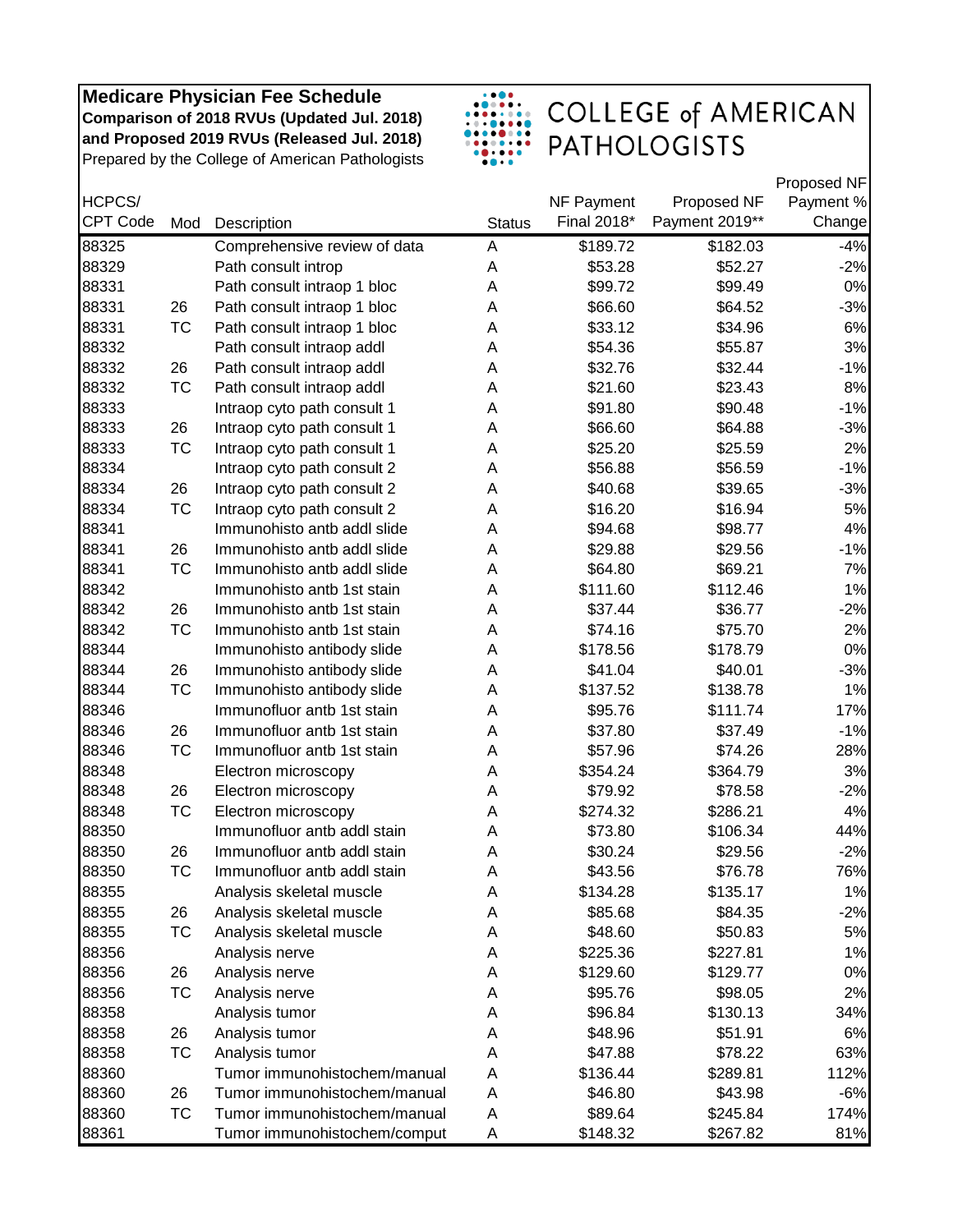

|                 |           |                              |               |             |                | Proposed NF |
|-----------------|-----------|------------------------------|---------------|-------------|----------------|-------------|
| HCPCS/          |           |                              |               | NF Payment  | Proposed NF    | Payment %   |
| <b>CPT Code</b> | Mod       | Description                  | <b>Status</b> | Final 2018* | Payment 2019** | Change      |
| 88361           | 26        | Tumor immunohistochem/comput | Α             | \$49.68     | \$46.86        | $-6%$       |
| 88361           | <b>TC</b> | Tumor immunohistochem/comput | Α             | \$98.64     | \$220.96       | 124%        |
| 88362           |           | Nerve teasing preparations   | Α             | \$213.48    | \$212.31       | $-1%$       |
| 88362           | 26        | Nerve teasing preparations   | Α             | \$115.92    | \$114.63       | $-1%$       |
| 88362           | TC        | Nerve teasing preparations   | Α             | \$97.56     | \$97.69        | $0\%$       |
| 88363           |           | Xm archive tissue molec anal | А             | \$24.48     | \$24.15        | $-1%$       |
| 88364           |           | Insitu hybridization (fish)  | A             | \$135.00    | \$136.98       | 1%          |
| 88364           | 26        | Insitu hybridization (fish)  | Α             | \$36.72     | \$36.05        | $-2%$       |
| 88364           | TC        | Insitu hybridization (fish)  | Α             | \$98.28     | \$100.93       | 3%          |
| 88365           |           | Insitu hybridization (fish)  | A             | \$183.60    | \$350.37       | 91%         |
| 88365           | 26        | Insitu hybridization (fish)  | Α             | \$46.44     | \$45.42        | $-2%$       |
| 88365           | ТC        | Insitu hybridization (fish)  | Α             | \$137.16    | \$304.95       | 122%        |
| 88366           |           | Insitu hybridization (fish)  | Α             | \$268.20    | \$269.27       | 0%          |
| 88366           | 26        | Insitu hybridization (fish)  | Α             | \$65.52     | \$63.80        | $-3%$       |
| 88366           | <b>TC</b> | Insitu hybridization (fish)  | Α             | \$202.68    | \$205.46       | 1%          |
| 88367           |           | Insitu hybridization auto    | Α             | \$109.44    | \$108.14       | $-1%$       |
| 88367           | 26        | Insitu hybridization auto    | Α             | \$36.36     | \$35.69        | $-2%$       |
| 88367           | <b>TC</b> | Insitu hybridization auto    | Α             | \$73.08     | \$72.45        | $-1%$       |
| 88368           |           | Insitu hybridization manual  | Α             | \$123.48    | \$125.80       | 2%          |
| 88368           | 26        | Insitu hybridization manual  | Α             | \$43.56     | \$43.26        | $-1%$       |
| 88368           | <b>TC</b> | Insitu hybridization manual  | A             | \$79.92     | \$82.55        | 3%          |
| 88369           |           | M/phmtrc alysishquant/semiq  | Α             | \$111.60    | \$114.99       | 3%          |
| 88369           | 26        | M/phmtrc alysishquant/semiq  | Α             | \$33.84     | \$33.52        | $-1%$       |
| 88369           | <b>TC</b> | M/phmtrc alysishquant/semiq  | Α             | \$77.76     | \$81.46        | 5%          |
| 88371           | 26        | Protein western blot tissue  | Α             | \$18.72     | \$20.19        | 8%          |
| 88372           | 26        | Protein analysis w/probe     | Α             | \$18.72     | \$18.74        | 0%          |
| 88373           |           | M/phmtrc alys ishquant/semiq | Α             | \$80.28     | \$77.50        | $-3%$       |
| 88373           | 26        | M/phmtrc alys ishquant/semiq | Α             | \$28.80     | \$27.76        | $-4%$       |
| 88373           | ТC        | M/phmtrc alys ishquant/semiq | Α             | \$51.48     | \$49.74        | $-3%$       |
| 88374           |           | M/phmtrc alys ishquant/semiq | Α             | \$351.36    | \$333.79       | $-5%$       |
| 88374           | 26        | M/phmtrc alys ishquant/semiq | А             | \$46.08     | \$45.78        | $-1%$       |
| 88374           | ТC        | M/phmtrc alys ishquant/semiq | Α             | \$305.28    | \$288.01       | $-6%$       |
| 88375           |           | Optical endomicroscpy interp | A             | \$52.20     | \$50.46        | $-3%$       |
| 88377           |           | M/phmtrc alys ishquant/semiq | Α             | \$417.60    | \$396.15       | $-5%$       |
| 88377           | 26        | M/phmtrc alys ishquant/semiq | Α             | \$66.96     | \$66.33        | $-1%$       |
| 88377           | TC        | M/phmtrc alys ishquant/semiq | A             | \$350.64    | \$329.82       | $-6%$       |
| 88380           |           | Microdissection laser        | A             | \$140.04    | \$136.98       | $-2%$       |
| 88380           | 26        | Microdissection laser        | Α             | \$57.60     | \$56.95        | $-1%$       |
| 88380           | TC        | Microdissection laser        | Α             | \$82.44     | \$80.02        | $-3%$       |
| 88381           |           | Microdissection manual       | Α             | \$124.92    | \$157.16       | 26%         |
| 88381           | 26        | Microdissection manual       | Α             | \$26.28     | \$25.95        | $-1%$       |
| 88381           | TC        | Microdissection manual       | A             | \$98.64     | \$131.21       | 33%         |
| 88387           |           | Tiss exam molecular study    | A             | \$35.64     | \$35.69        | 0%          |
| 88387           | 26        | Tiss exam molecular study    | Α             | \$29.52     | \$28.84        | $-2%$       |
| 88387           | ТC        | Tiss exam molecular study    | Α             | \$6.12      | \$6.85         | 12%         |